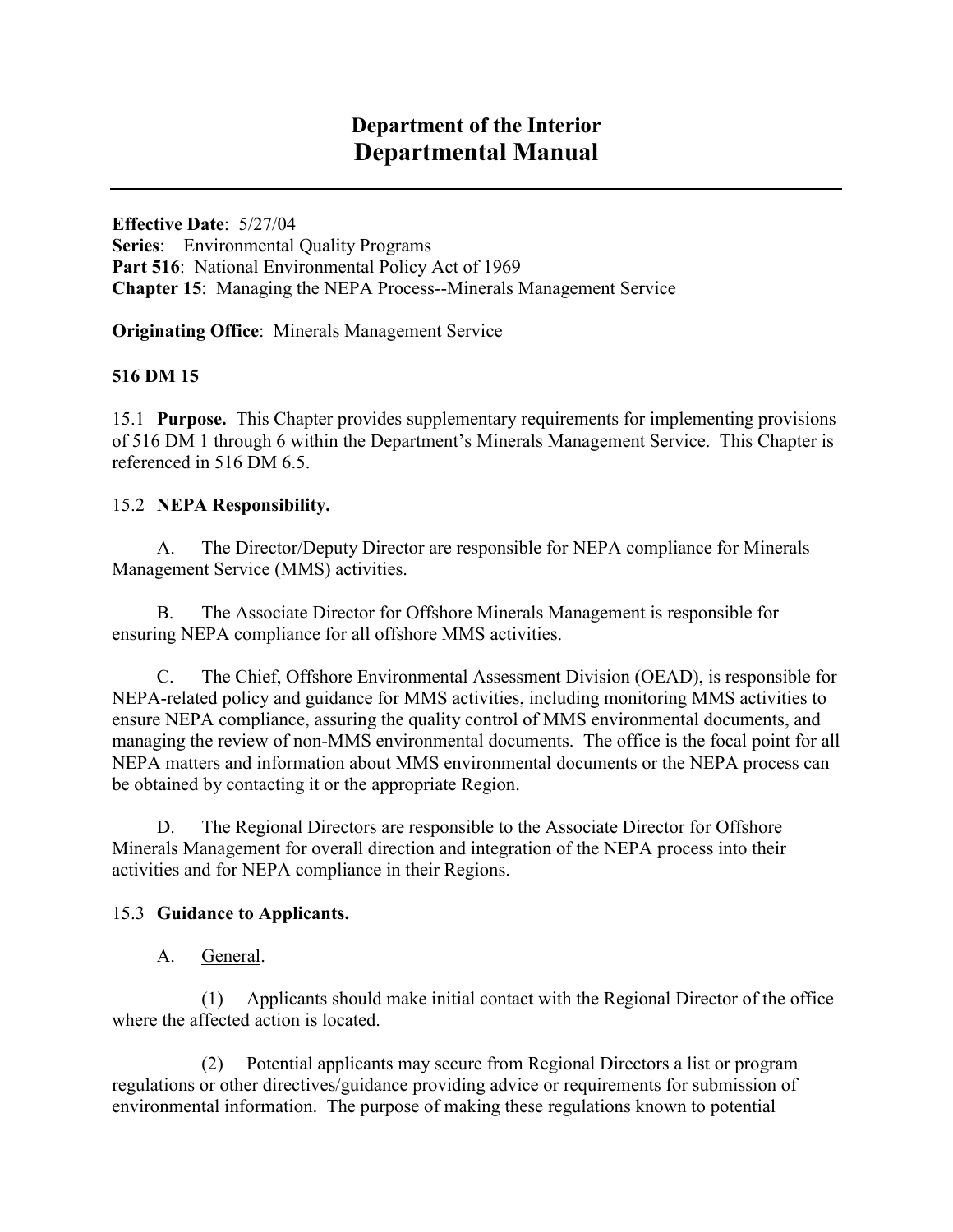applicants in advance is to assist them in presenting a detailed, adequate, and accurate description of the proposal and alternatives when they file their application and to minimize the need to request additional information. This is a minimum list, and additional requirements may be identified after detailed review of the formal submission and during scoping.

B. Regulations. The following partial list identifies MMS Outer Continental Shelf (OCS) regulations and other guidance which may apply to a particular application.

(1) Grants of pipeline rights-of-way and related facilities on the OCS (30 CFR Part 256, Subpart N).

(2) Exploration, development and production activities, Environmental Report (30 CFR Part 250, Sec. 250.34-3).

(3) Air quality (30 CFR Part 250, Sec. 250,57).

(4) Geological and geophysical explorations of the OCS (30 CFR Part 251. Sec.  $251.6-2(b)$ ).

- (5) OCS Pipelines Rights-of-Ways. A Procedure Handbook.
- (6) Guidelines for Preparing OCS Environmental Reports.

# 15.4 **Major Actions Normally Requiring an EIS.**

A. The following proposals will normally require the preparation of an EIS:

- (1) Approval of a 5-year offshore oil and gas leasing program.
- (2) Approval of offshore lease sales.

 declared to be a major Federal action in accordance with section 25(e)(1) of the OCS Lands Act (3) Approval of an offshore oil and gas development and production plan in any area or region of the offshore, other than the central or western Gulf of Mexico, when the plan is Amendments of 1978.

B. If, for any of these actions, it is proposed not to prepare an EIS, an environmental assessment will be prepared and handled in accordance with Section 1501.4(e)(2).

 exclusions outlined in Appendix 1 of 516 DM 2, many of which the MMS also performs, the 15.4 **Categorical Exclusions.** In addition to the actions listed in the Departmental categorical following MMS actions are designated categorical exclusions unless the action qualifies as an exception under Appendix 2 of 516 DM 2:

A. General.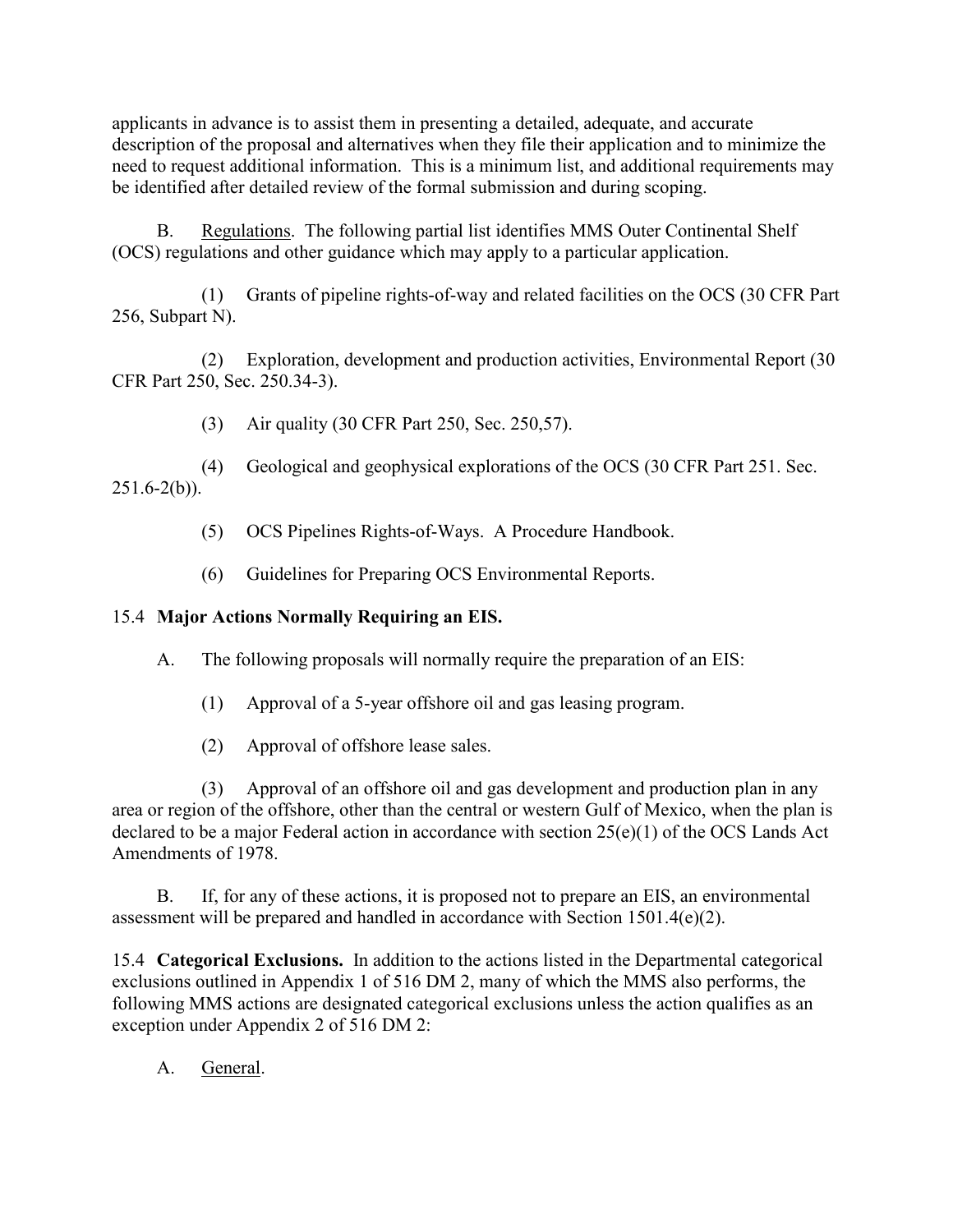(1) Inventory, data, and information collection, including the conduct of environmental monitoring and nondestructive research programs.

(2) Actions for which MMS has concurrence or co-approval with another Bureau if the action is a categorical exclusion for that Bureau.

## B. Internal Program Initiatives.

(1) All resource evaluation activities including surveying, mapping, and geophysical surveying which do not use solid or liquid explosives.

(2) Collection of geologic data and samples including geologic, paleontologic, mineralogic, geochemical, and geophysical investigations which does not involve drilling beyond 50 feet of consolidated rock or beyond 300 feet of unconsolidated rock, including contracts therefor.

(3) Acquisition of existing geological or geophysical data from otherwise private exploration ventures.

(4) Well logging, digital modeling. inventory of existing wells, and installation of recording devices in wells.

(5) Establishment and installation of any research/monitoring devices.

(6) Test or exploration drilling and downhole testing included in a project previously subject to the NEPA process.

(7) Insignificant revisions to the approved 5-year leasing program.

(8) Prelease planning steps such as the Call for Information and Area Identification.

C. Permit and Regulatory Functions.

(1) Issuance and modification of regulations, Orders, Standards, Notices to Lessees and Operators. Guidelines and field rules for which the impacts are limited to administrative, economic, or technological effects and the environmental impacts are minimal.

(2) Approval of production measurement methods, facilities, and procedures.

(3) Approval of off-lease storage in existing facilities.

(4) Approval of unitization agreements, pooling, or communitization agreements.

(5) Approval of commingling of production.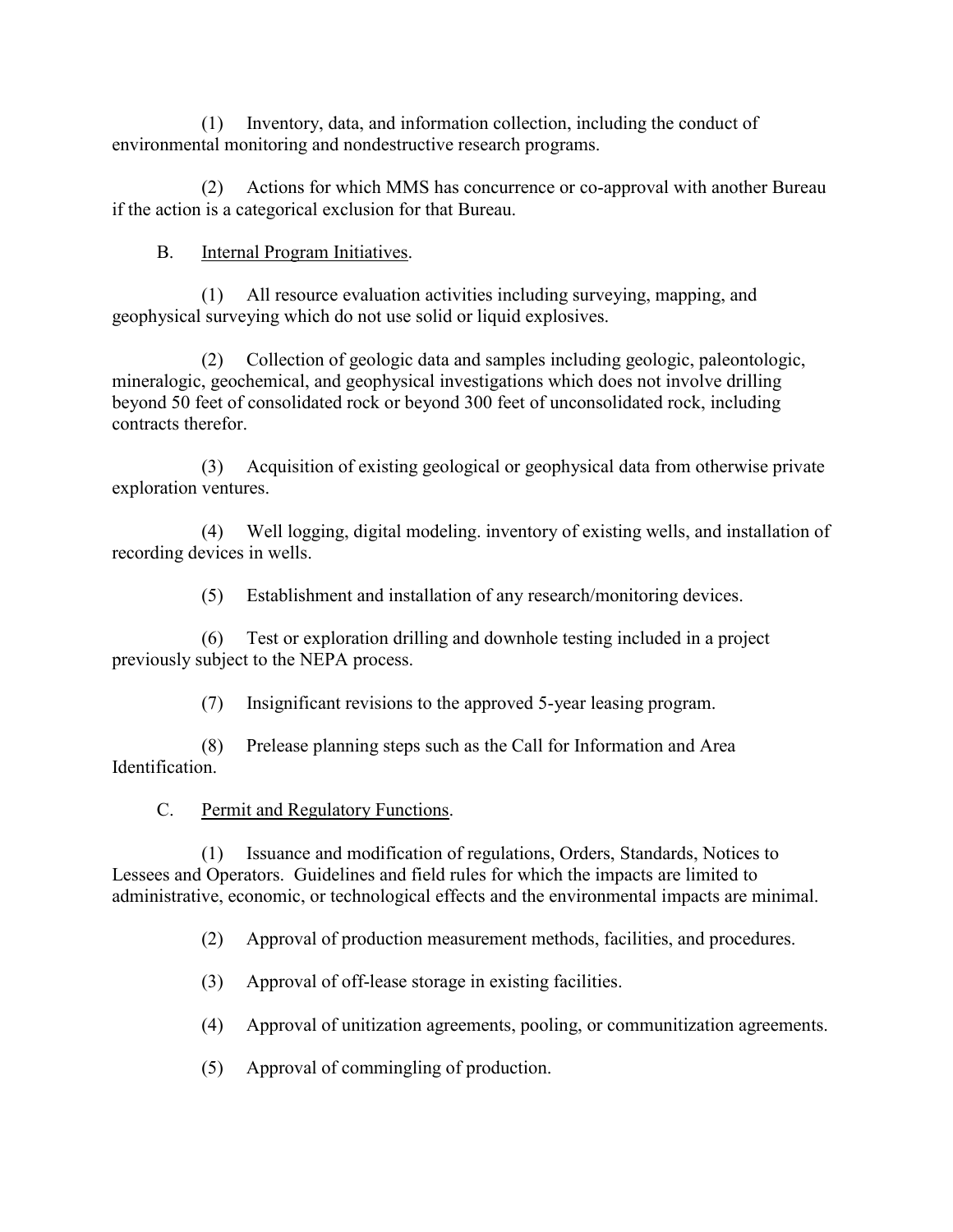(6) Approval of suspensions of operations and suspensions of production.

(7) Approval of lease consolidation applications, lease assignments or transfers, operating rights, operating agreements, lease extensions, lease relinquishments, and bond terminations.

(8) Administration decisions and actions and record keeping such as:

(a) Approval of applications for pricing determinations under the Natural Gas Policy Act.

(b) Approval of underground gas storage agreements from a presently or formerly productive reservoir.

(c) Issuance of paying well determinations and participating area approvals.

(d) Issuance of drainage determinations.

(9) Approval of offshore geological and geophysical mineral exploration activities, except when the proposed activity includes the drilling of deep stratigraphic test holes or uses solid or liquid explosives.

 Mexico (30 CFR 250.2) except those proposing facilities: (1) In areas of high seismic risk or seismicity, relatively untested deep water, or remote areas, or (2) within the boundary of a (10) Approval of an offshore lease or unit exploration. development/production plan or a Development Operation Coordination Document in the central or western Gulf of proposed or established marine sanctuary, and/or within or near the boundary of a proposed or established wildlife refuge or areas of high biological sensitivity; or (3) in areas of hazardous natural bottom conditions; or (4) utilizing new or unusual technology.

(11) Approval of minor revisions of or minor variances from activities described in an approved offshore exploration or development/production plan, including pipeline applications.

(12) Approval of an Application for Permit to Drill (APD) an offshore oil and gas exploration or development well, when said well and appropriate mitigation measures are described in an approved exploration plan, development plan, production plan, or Development Operations Coordination Document.

 activities such as geological, geophysical, and other surveys necessary to develop a (13) Preliminary activities conducted on a lease prior to approval of an exploration or development/production plan or a Development Operations Coordination Plan. These are comprehensive exploration plan, development/production plan, or Development Operations Coordination Plan.

(14) Approval of Sundry Notices and Reports on Wells.